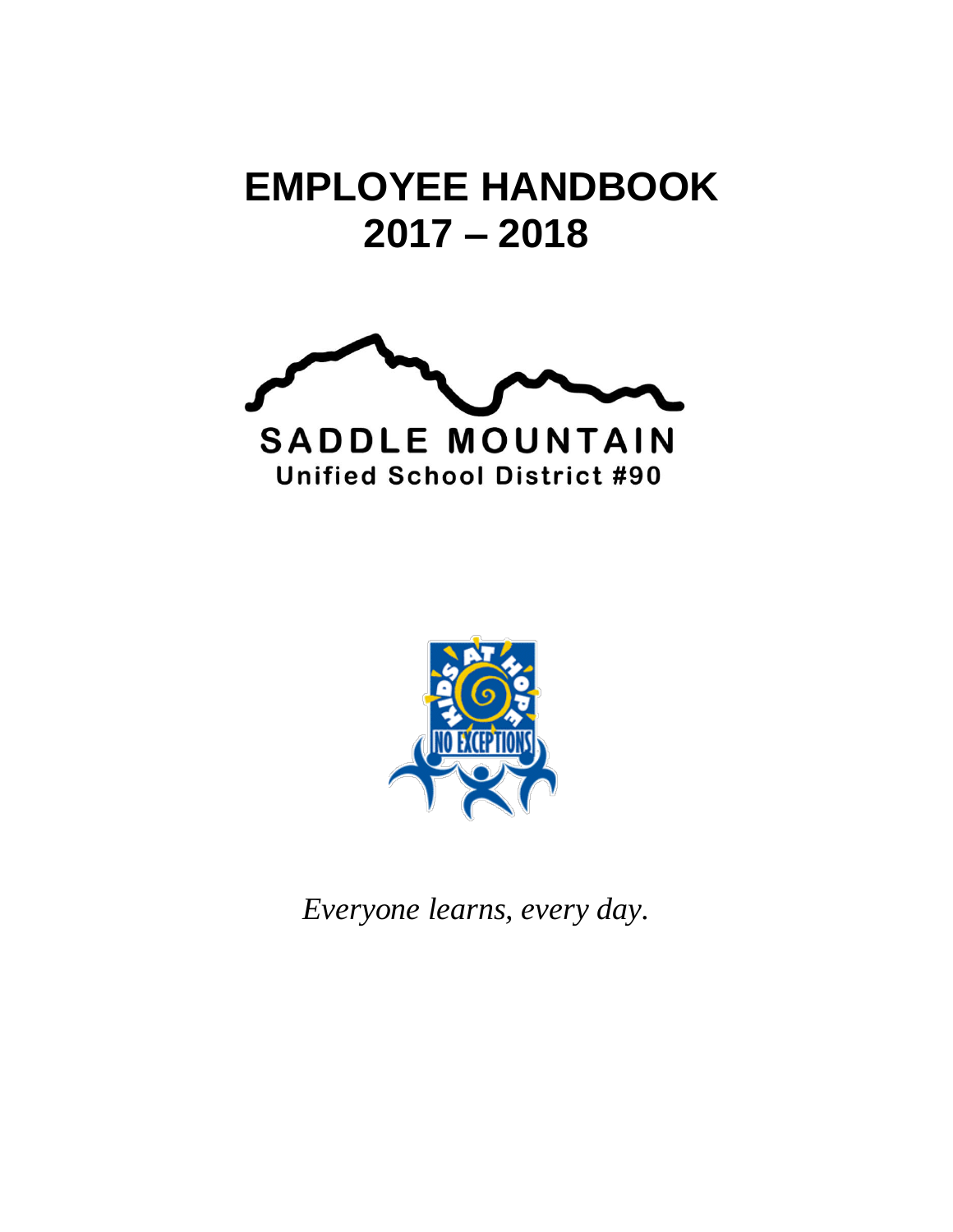# **Saddle Mountain Unified School District Employee Handbook 2017-2018**

# **Table of Contents**

| <b>Heading</b>                                                                                                                                                                                                                                                                                                           | Page(s)  |
|--------------------------------------------------------------------------------------------------------------------------------------------------------------------------------------------------------------------------------------------------------------------------------------------------------------------------|----------|
| Communication                                                                                                                                                                                                                                                                                                            | $3 - 4$  |
| Advertisements and Announcements, Board, Electronic, Parent/Teacher Conferences,<br>Informing Parents, Mail Boxes & E-Mail, Name Change, Telephone                                                                                                                                                                       |          |
| <b>District Procedures-Business</b>                                                                                                                                                                                                                                                                                      | $4 - 5$  |
| Conflict of Interest, Facilities Use, Fund Raising, Pay Procedures, School Property,<br>Credit Cards, Security/Keys, Supplies-Purchasing                                                                                                                                                                                 |          |
| <b>Other District Procedures</b>                                                                                                                                                                                                                                                                                         | 5        |
| Housekeeping Chores, Vehicles, Visitors, Volunteers                                                                                                                                                                                                                                                                      |          |
| <b>Food Service</b>                                                                                                                                                                                                                                                                                                      | 6        |
| Chartwells, Field Trips, Nutrition Standards, Staff Meals                                                                                                                                                                                                                                                                |          |
| <b>Professional Duties and Responsibilities</b>                                                                                                                                                                                                                                                                          | $6 - 8$  |
| Beyond Textbooks, Classroom Security/Supervision, Daily Lesson Plans, Dress<br>Standards, Duties, Electronic Devices, Employee Absences, Employee Work Hours,<br>End of Year Checkout, Meetings, Personal Possessions, Smoking, Staff Conduct,<br>Substitutes, Teacher Certification, Teacher Evaluation, Guest Speakers |          |
| <b>Safety Procedures</b>                                                                                                                                                                                                                                                                                                 | 9        |
| Abuse of Employee, Accident Reports, Fire Procedures, Lockdowns, Student Search<br>and Seizure, Student Visitors, Verbal Threats/Harassment                                                                                                                                                                              |          |
| <b>Students: Policies &amp; Procedures</b>                                                                                                                                                                                                                                                                               | $9 - 11$ |
| Attendance, Entertainment Videos/Movies, Fees, Field Trips, Gifts, Bullying,<br>Parties, Records, Reporting Child Abuse, Retention, Screening Forms, Student<br>Activities, Student Intervention Team, Student Use of School Equipment,                                                                                  |          |

Transporting Students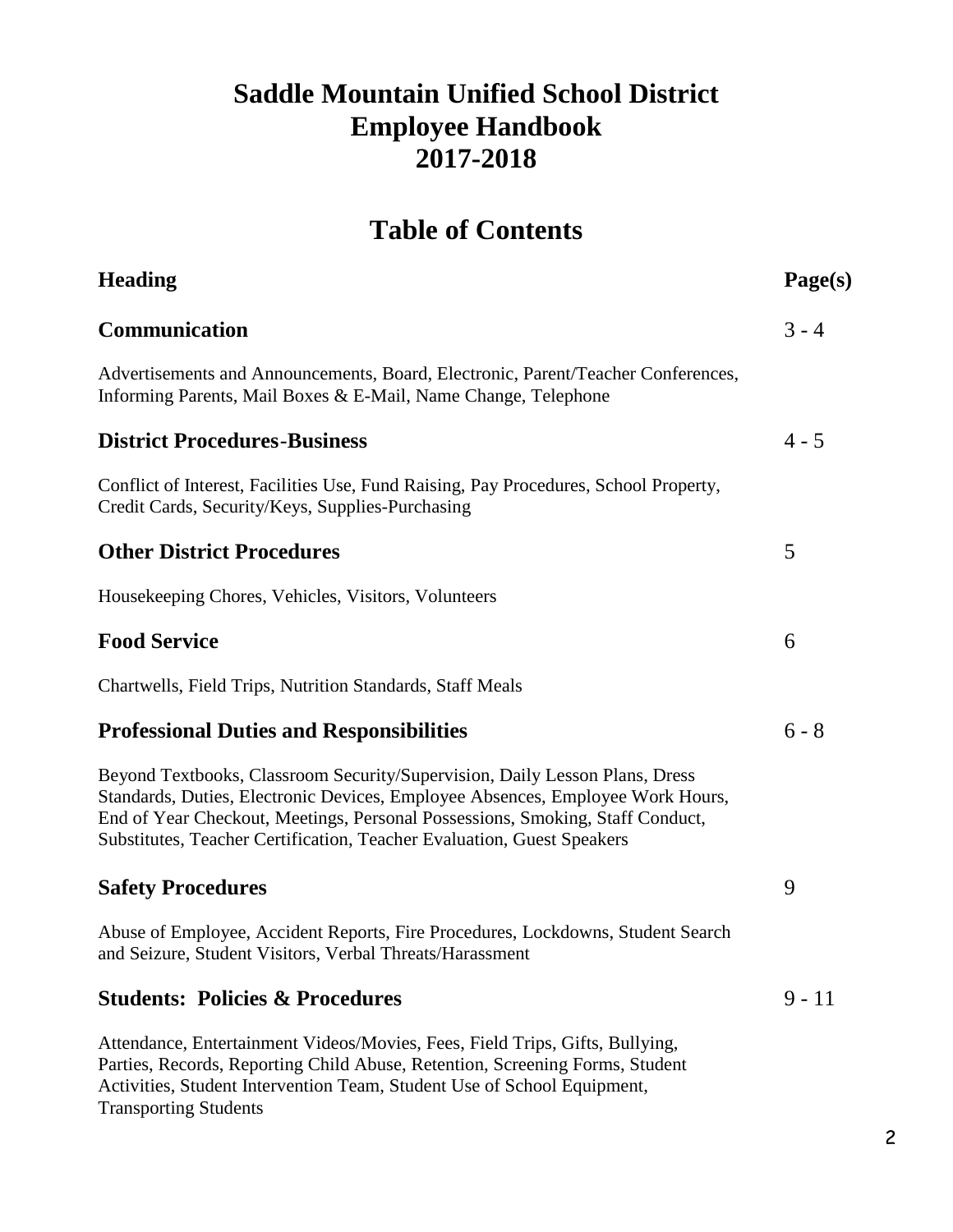# **Introduction**

Please read through this handbook carefully. Employees are responsible for the information contained within this document.

# **Communication**

# **ADVERTISEMENTS AND ANNOUNCEMENTS**

No commercial announcements or vendor letters are to be placed in the teachers' mailboxes or distributed to students without written authorization from the Superintendent's office; if approved, stacks of 30 will be provided by that particular organization, to be sent to the schools. The school's office personnel will not copy or count. Personal announcements must be cleared through the administration before being distributed through mailboxes.

#### **BOARD COMMUNICATIONS WITH STAFF MEMBERS**

Official communication between the Board and employees will occur as follows. An employee will first communicate on school or employment related matters at the administrative level, starting with the assistant principal or principal. Any employee who feels this level has been exhausted may then seek an appointment with district level administration. Should the matter still not be settled, the employee may then communicate with the Board in writing. No anonymous communication will be considered by the Board. Any employee who wishes to address the Board in the employee's capacity as a parent, district resident, or individual, rather than as an employee, may do so by following the procedures in Policies BEDH and BHD (complete a form Request to Address Board to be given to the Board Secretary prior to the start of the meeting).

#### **ELECTRONIC COMMUNICATIONS**

Please refer to the technology user agreement, Policy IJNDB-E. This document is signed by all staff members upon hire. Acceptable use: Employee will use the service to support personal educational objectives within the educational goals and objectives of the District. Inappropriate use may result in cancellation of use of information services and/or appropriate disciplinary action. Employee will not view, submit, publish, display, or retrieve materials forbidden by local, federal or state statutes, laws and regulations, or District Software Guidelines & Procedures on District-owned hardware.

#### **PARENT/TEACHER CONFERENCES**

There will be a minimum of two (2) formal Parent/Teacher Conferences scheduled during the school year. Teachers should plan well in advance for conferences. Samples of student work, test results, books and materials being used, and other information may be useful during the conference. The conferences should be a two-way exchange of information between the parent and teacher. Improvement in student performance should be the end result of the conference. Teachers should be accessible to meet with parents as requested throughout the year.

#### **INFORMING PARENTS**

Teachers will notify parents of poor work as soon as it is clear that the progress of a student is not satisfactory or if a significant decline in academic performance occurs. Teachers should work to secure the cooperation of parents in improving the student's work. Contact with parents can be done by phone, letter, email, or conference. Teachers should keep a record of the method of contact and notification for future reference. Teachers should utilize a parent contact log. All phone calls are to be returned within a 24 hour period. If necessary, the principal will gladly assist you in making home visits. Newsletters and other "published" communication—whether electronically or in print—to parents should receive **prior approval of the principal.**

#### **MAIL BOXES & E-MAIL**

Employees should check their mailboxes upon arrival at work in the morning and during the lunch period. They should read email upon arriving at school and before departing at the end of the day. Employees are responsible for deleting messages that are not needed and are not pertinent to their job functions during the fiscal year. Staff need to use district email for school business and should not share personal emails with students.

#### **NAME/ADDRESS CHANGE**

Employees are expected to complete a Personnel Information Form upon hire or if information changes. If contact information, **especially a home address**, should change during the school year, employee should notify the payroll office. It is important to make the necessary changes and keep information current. If a new district login and email account is desired due to marital status changes, employee should fill out a new Technology Account form.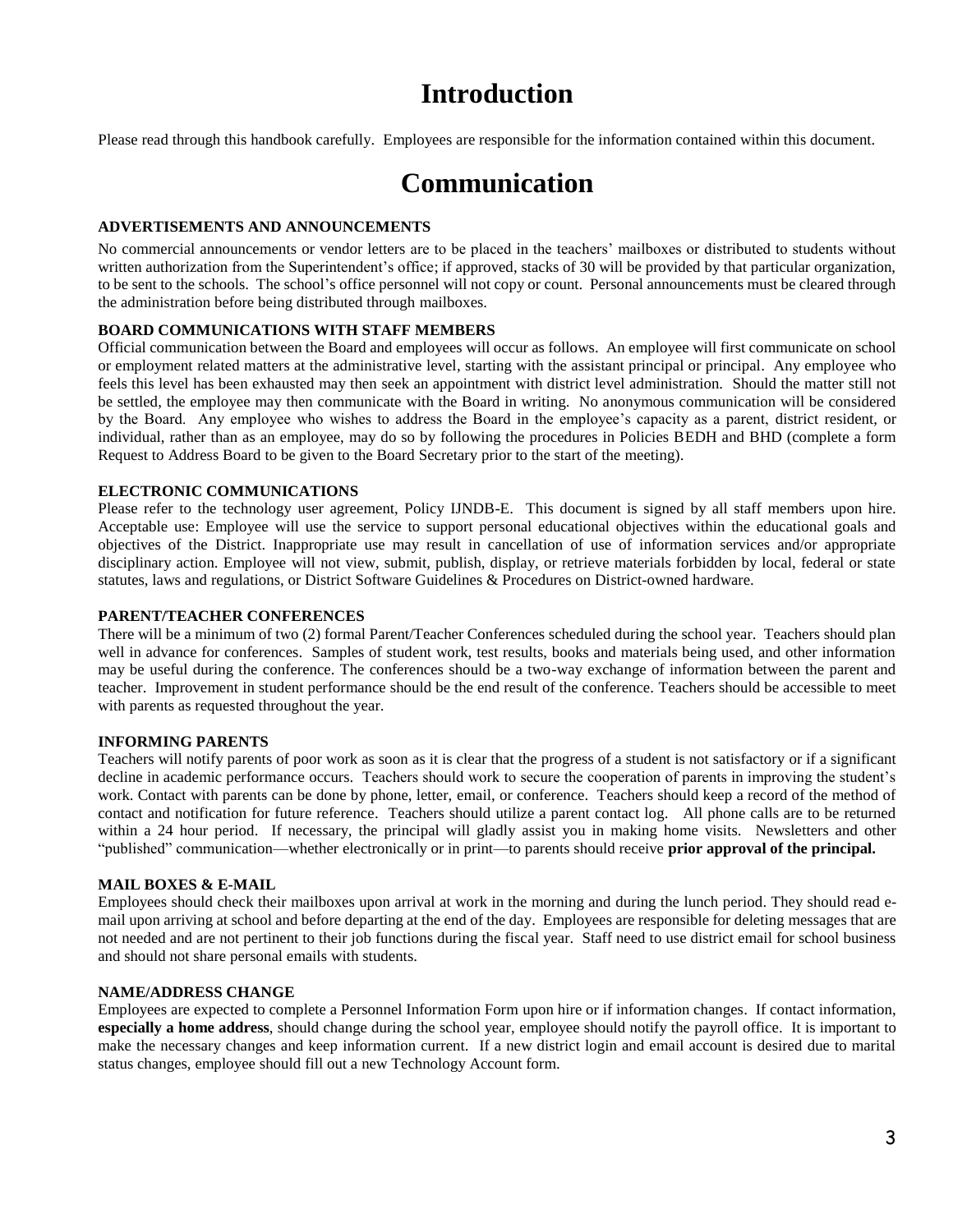### **TELEPHONE**

School telephones are business telephones, and should be used as such. Teachers are responsible for supervising and training students in the use of the phone. The office phone is for business use only; students must ask permission to use the phone. Students may not make arrangements for after school activities with friends, etc. These arrangements are to be made prior to leaving the home for school. Teachers should review this with students. Students should not call their parents directly to pick them up during the day; they should be sent to the school office or the health aide to initiate such communication. Teachers are not to receive incoming phone calls during normal classroom hours unless cleared through their Principal or due to emergencies. All outside incoming calls should be directed to their voicemail and checked during non-instructional time. Teachers should not use personal cell phones during instructional times.

# **District Procedures-Business**

#### **CONFLICT OF INTEREST**

All employees must complete a conflict of interest form whenever a conflict of interest exists. Arizona Revised Statutes § 38- 501 to 38-511 require all employees to disclose if they or a relative have a substantial interest in any SMUSD contract, sale, purchase or service. SMUSD is required by law to make known any such interest in its official records. In general terms, if a SMUSD employee or his/her relative has any ownership interest or employment relationship with a SMUSD vendor or an entity that does business with the District, this relationship must be disclosed. State law prohibits SMUSD employees from participating in a matter that is considered a conflict of interest. The law prohibits the employee from identifying that SMUSD needs goods or services from a business for which a substantial interest was disclosed. The law also prohibits the employee from selecting the business for goods or services, supervising the work of the business on behalf of SMUSD, voting on or approving the award of a SMUSD contract to the business and approving invoices for payment.

If employee, or employee's relatives *(spouse, child, grandchild, parent, grandparent, brother or sister –whole or half blood-and their spouses and parents, or a brother, sister or child of a spouse)* have a "substantial interest" in any SMUSD vote, decision, contract, sale or purchase; employee must disclose this relationship. If employee do not have a conflict at this time, but one arises in the future, employee must promptly contact the Human Resources Department and complete a disclosure form.

#### **FUND RAISING/DONATIONS**

Staff members should not contact businesses or other vendors seeking donations **without prior consultation** with the school's principal.

#### **FACILITIES USE**

All use of facilities by outside groups will be reserved through the receptionist at the District Office.

#### **PAY PROCEDURES**

Paydays of the District are every other week. Employees with questions should call the payroll office at extension 5109. The District Office will handle payroll deductions employees may want to establish on regular payroll withholdings at the beginning of each school year. The number of exemptions claimed for tax purposes may be changed at any time during the year.

Graduate credit hours earned beyond the Bachelor's degree in a relevant field can lead to salary increases. The Human Resources office has complete details. An official college transcript is required to substantiate hours earned for salary schedule advancement. An official transcript must be received prior to  $October 1st$  if an employee wishes a salary advancement for the current school</u> year.

#### **DISTRICT PROPERTY**

Any damage is to be reported to the principal's office. Employees are responsible for the care of their own rooms and the equipment therein and shall be additionally responsible for missing or damaged equipment. Employees will be required to sign out district property (technology items) such as computers, laptops, and tablets that will be in their possession for extended periods of time. The Technology Checkout Form indicates the extent of the employee's responsibility for such equipment. Property obtained through grants written by the teacher remains the property of the school district, unless the grant specifies otherwise.

#### **DISTRICT CREDIT CARD USE POLICY**

The District has retail and gas credit cards available for use by district staff to make specific purchases for school/department programs and clubs. All of these cards are located in the District Office and may be signed out, as needed, as long as an approved District Purchase Order **or** Student Activity Club requisition and Club minutes is in place prior to the use of a credit card.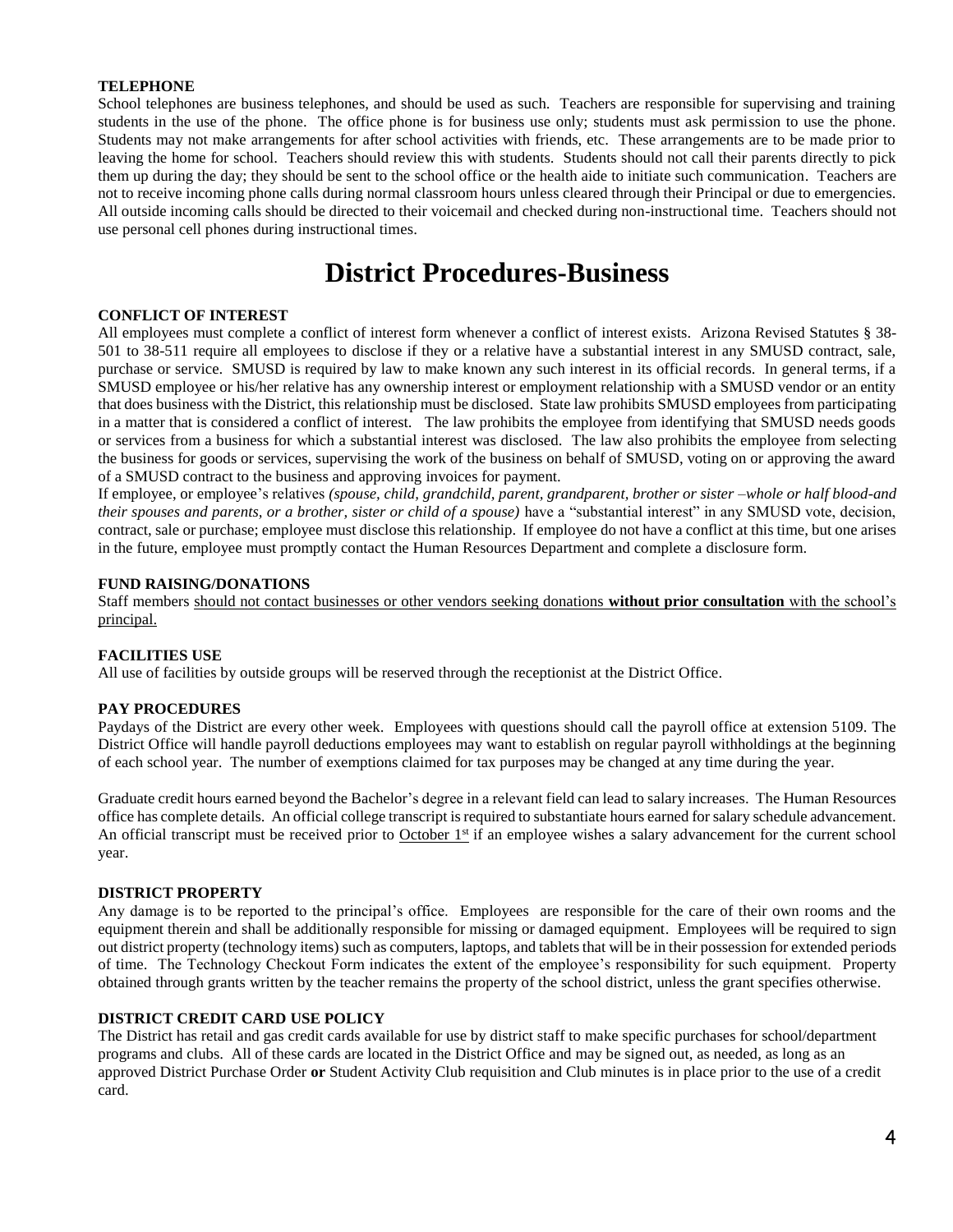ALL EMPLOYEES requesting a credit card MUST sign a current Credit Card Agreement Form before any card(s) can be signed out. When credit cards are signed out, they must be returned to the District Office the following business day that employee is at work. Along with returning the credit card to us, employee **must** include **signed** store or gas station receipt(s). Employee may make a copy of any receipts for his/her own records. **AN EMPLOYEE MAY NOT TRANSFER A CREDIT CARD THAT WAS SIGNED OUT DIRECTLY TO ANY OTHER EMPLOYEE**. Employees are responsible for this credit card while it is in their possession. Unauthorized use of any District cards may result in disciplinary action and may include termination of employment.

# **SUPPLIES-PURCHASING**

Before any purchase may be made, a Purchase Order Requisition must be completed, and approved by the principal. Employees will be held responsible for costs encumbered through unauthorized purchases.

# **SECURITY/KEYS**

Policy ECA-R refers to possession of keys. Individuals who are assigned keys may not duplicate or loan them. The loss of a key must be reported to the Principal upon discovery of the loss, and the employee may be required to pay for rekeying or replacing all effected locks. Any person who, for oneself or for another, misuses a key to any building or other area owned, operated, or controlled by the District, without authorization from the Superintendent, is guilty of a Class 3 misdemeanor. (See policy)

# **Other District Procedures**

# **HOUSEKEEPING CHORES**

Each staff member is to follow these daily guidelines, in order to have a clean and comfortable environment.

- 1. Students and teachers are asked to please use the last few minutes of the day to tidy up the room.Pick up papers and other objects on the floor, put chairs on top of the desks, and straighten desks.
- 2. Use blue painters' tape only on the walls, carpet or chalkboards. Avoid using masking tape. Do not put tape on floors.
- 3. Coffeemakers, microwaves, toaster ovens, refrigerators or other small appliances **are not to be used** in the classrooms.
- 4. The principal's permission is required prior to bringing any animal, reptile, insect or bird into the classroom.
- 5. Fire code does not allow boxes to be stacked to the ceiling.
- 6. Fire code prohibits the hanging of items from the ceilings, and around doors or windows.
- 7. No classroom drinks are allowed except water and Breakfast in the Classroom meals.
- 8. NO FOOD OR DRINKS OF ANY KIND IN COMPUTER LABS.
- 9. Turn computers, monitors, projectors and all electronic devices off at end of each day; please do not move computers to other locations without prior consultation with your principal.
- 10. Turn off all lights when not in use.
- 11. All repair requests must be submitted through the principals' office.
- 12. Storage Areas and Staff Lounges are to be kept clean and free of excess clutter.
- 13. Do not place extension cords across the floor or connect several together. Code requires ground (i.e. three-prong) cords.

# **VEHICLES**

**Per policy EEB, a district-owned vehicle shall not be taken to an employee's home at night without prior approval**. Employees are to complete a Vehicle Request Form in order to secure a district vehicle. The form is to be sent to the Transportation Director first to verify availability. Please make requests as far in advance as possible.

# **VISITORS**

Per state law all visitors must register at the school office. This includes parents and guardians of students. No one shall go directly to classrooms or other areas without first registering in the office.

# **VOLUNTEERS/PARENT HELPERS**

All volunteers should read the SMUSD Volunteer Handbook and sign the receipt form, returning it to the principal's office. All volunteers working in the classroom or accompanying students on field trips **must be fingerprinted within the past 3 years**. All parent helpers MUST be trained on the use of the machines in the teachers' workroom BEFORE they are allowed to use them. Teachers should provide an in-service for all their parent/student helpers. All visitors and/or helpers are to sign in daily at the front office.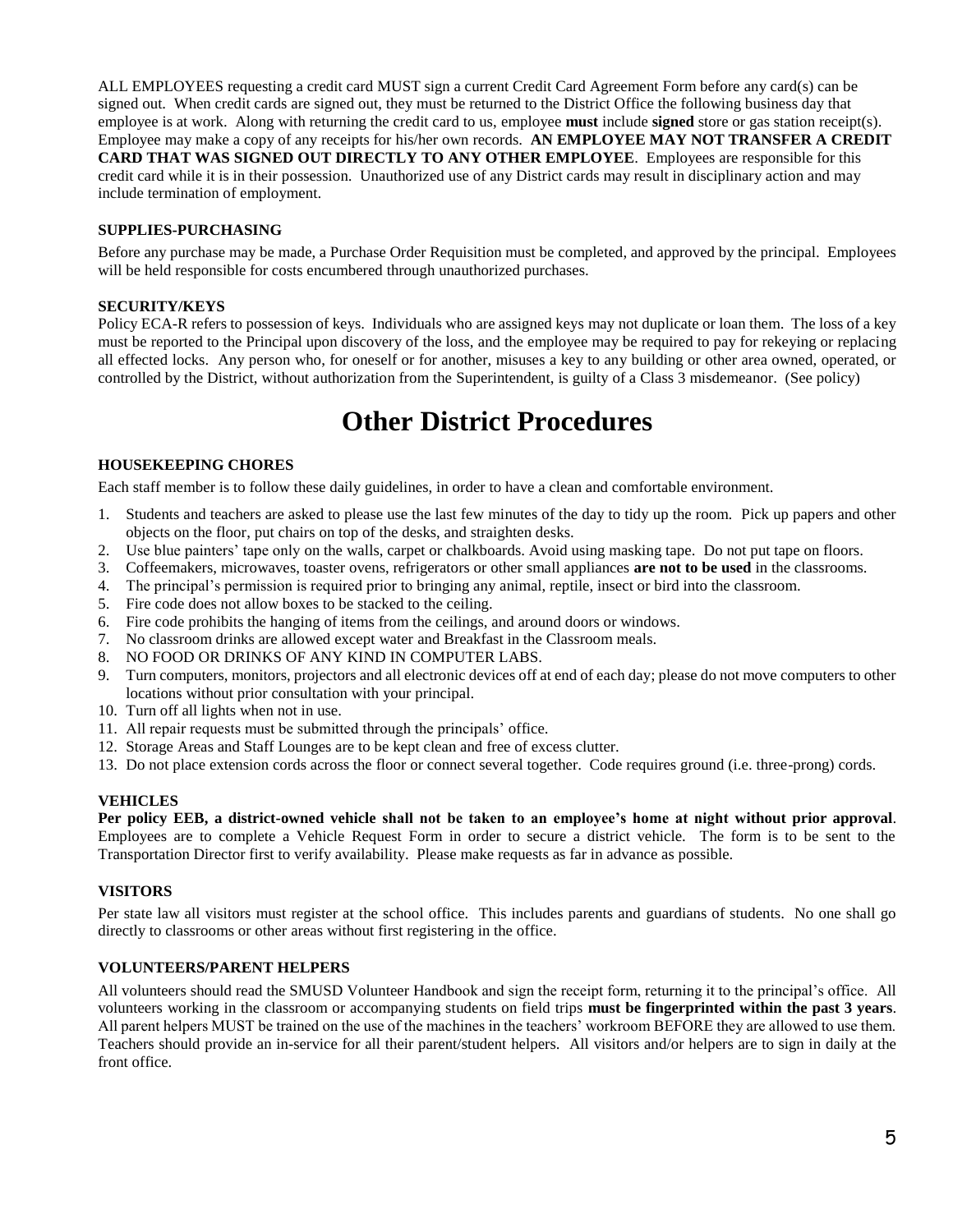# **Food Service**

The government reimburses the Food Service Department for a small portion of each student meal served. However, there is no reimbursement allowed for any portion of an adult meal, resulting in higher prices charged for the adult meal, the actual cost of producing the adult meal.

# **CHARTWELLS**

Chartwells is our Food Service Provider. The employees in the food service program are Chartwells employees.

# **FIELD TRIP PLANNING**

Food Service requires at least 2 weeks' notice for sack lunches. This will ensure that items for the meal will be available. Lunch for field trips usually includes meat & cheese sandwich on whole wheat bread, fresh fruit, another fruit or carrot and celery sticks, package of graham crackers or something similar, condiments and milk. The meal must be offered with milk or it cannot be counted as a reimbursable meal for the foodservice. Teachers must notify the cafeteria if students or a class will be absent during lunch.

Special Diets/Allergies: Student allergies or special diets must be reported to the Health Office. Any changes to the diet must be provided in the form of a doctor's prescription. The exception is lactose intolerance which can be accommodated with a signed note from the parent/guardian of the student.

# **NUTRITION STANDARDS**

Any snack provided to students must be pre-packaged.

# **STAFF MEALS**

The price of meals for students and staff are approved by the School Board. Adult breakfast is \$1.50 and lunch is \$3.00. Classroom staff breakfasts are included in the Breakfast in the Classroom program at no costs. A meal consists of an entrée, vegetable/starch, side salad, fruit or dessert and bottled water or milk. A la carte pricing is available if employees do not want to purchase the whole meal. Meals are served during the student breakfast and lunch periods. They may be purchased by staff with cash or on account. Staff members may set up a meal account with the cashier.

# **Professional Duties and Responsibilities**

# **BT (BEYOND TEXTBOOKS) NON-NEGOTIABLES**

- \*Follow BT Math, Reading (Grades K-12) and other Subjects, as available (Grades 5-12)
- \*All Essential Questions evident for Math and Reading in lesson plans (Grades K-12)
- \*Student friendly objectives posted (Grades K-12)
- Administer Formative Assessments for Math and Reading (Grades 1-12) and count as a grade
- Math Skill Builders will be aligned and implemented (Grades 2-8)

\*These apply to all subjects available on BT

# **CLASSROOM SECURITY – CLASSROOM SUPERVISION**

**Students shall not be left unattended at any time.** Classrooms are to remain locked when the room is not occupied. Student supervision must be conducted by a certificated staff member.

# **DAILY LESSON PLANS (Policy I-720)**

Teachers must use the district template or a template with the mandatory components, subject to principal approval. It is available as a digital template on Google Drive.

# **DRESS STANDARDS**

Staff members play an important role in modeling appropriate attire to students. Staff shall follow the dress code below, which is Governing Board Policy.

# **Staff Dress Code**

Staff members shall maintain an appearance reflecting the respect and authority due them and their position. General appearance shall not be detrimental to the educational program of the district.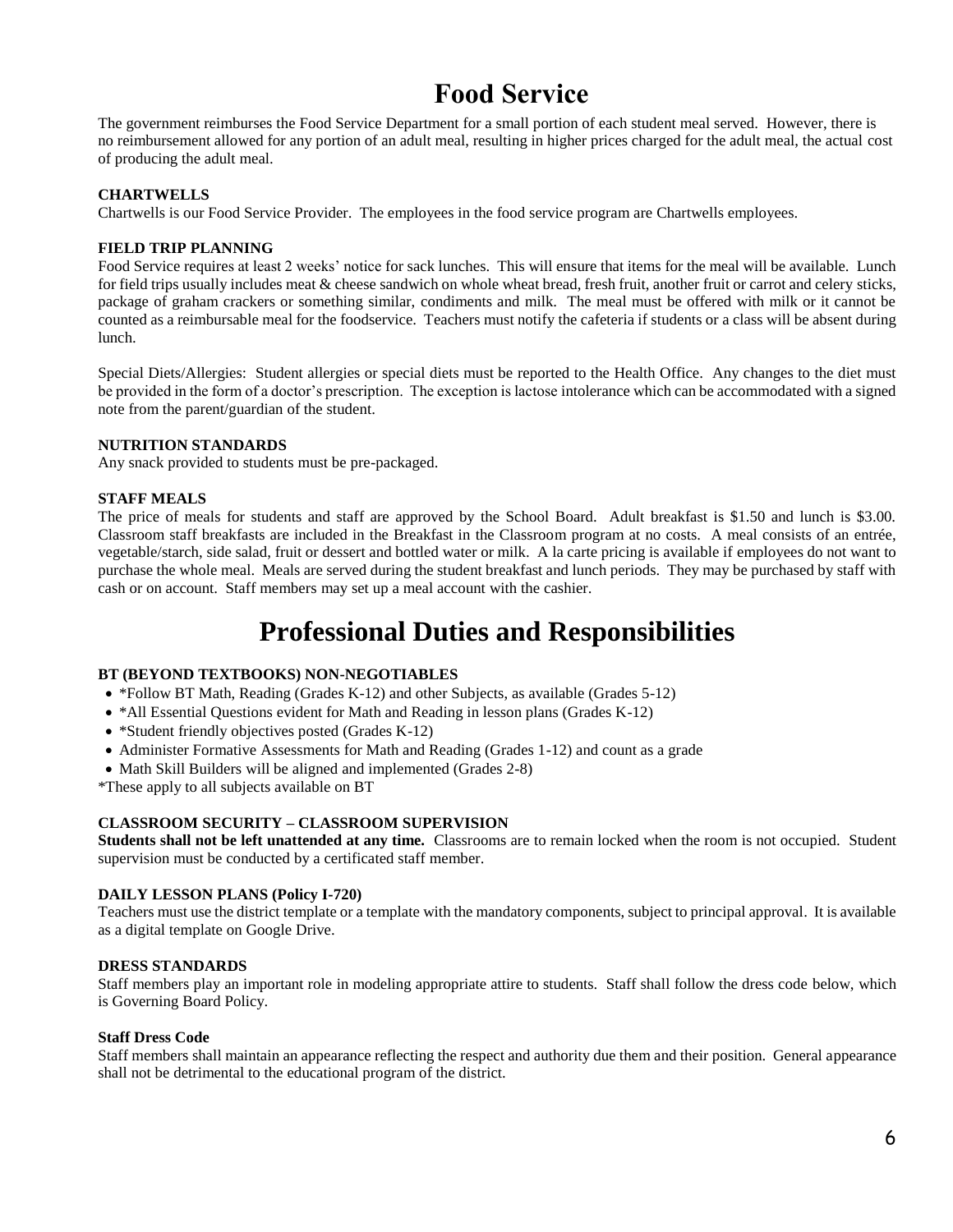# **Academic and Office Staff**

 The following apparel items are not considered in dress code and shall not be worn: T-shirts, blue jeans, shorts, sweats, and flip-flop shoes.

# **Physical Education**

- Physical education staff shall follow the Academic/Office staff dress code in general.
- Physical education staff may wear shorts that would be considered appropriate attire for that particular teaching assignment – shorts must be of appropriate length (fingertip length).

# **Career and Technical Education Department**

 Agriculture, graphics and construction – staff shall follow the Academic/Office staff dress code in general, but blue jeans, which are not worn, torn or dirty, would be considered appropriate attire when instruction is in a lab setting.

#### **Maintenance, Custodial, Grounds, Transportation**

- Staff shall follow the Academic/Office staff dress code in general.
- Blue jeans would be considered appropriate attire for this department.

#### **Food Service**

- Staff shall follow the Academic/Office staff dress code in general.
- Blue jeans would be considered appropriate attire for this department.

#### **Support Staff – Instructional Aides**

Staff shall follow the Academic/Office staff dress code.

*Occasionally*, some days may be designated "Spirit Days" or special event days. Staff may wear school colors including school t-shirts and blue jeans.

#### **DUTIES**

Per Policy GCL – Professional Staff Calendars and Schedules – All staff members shall report to their duty stations on time each workday and shall, as scheduled, be available there until the designated time(s) they are scheduled to leave. Teachers will perform duties other than classroom teaching. Extra duty assignments and meeting attendance may be assigned by the Administration as needed. Teachers are to exercise supervision over students on the playgrounds, during recess, going to and returning from specials classes, and during lunchtime if assigned such duty. Teachers are to accompany students to the bus area and remain until students depart.

#### **ELECTRONIC DEVICES**

Staff members should not utilize personal electronic devices during the work day, such as IPod's or Blue Tooth extensions. Cell phones should not be utilized or answered during scheduled class times, while on assigned duties, or during staff meetings or trainings. Personal phone calls, text messaging or other electronic communication is appropriate only during the employee's preparation period or lunch time.

# **EMPLOYEE ABSENCES**

For accurate accounting of employee absences, it is essential that an Employee Absence Request be submitted electronically into the current software program. The submission is to be completed in advance or immediately upon the employee's return to work. Certified and classified employees who deal directly with students should note that a substitute is needed. Remember that the software system does not make calls for substitutes **after 6:00 A.M**. For staff who do not use electronic submissions of their absences, an Absence Request Form must be submitted in advance to their supervisor or immediately upon the employee's return to work. Requests for discretionary absences should be submitted five (5) days in advance**. Three discretionary days are allowed each year to conduct business** which cannot be scheduled on a non-work day**. Discretionary Leave may not be used for Vacation.**

Principals are responsible for approving the Absence Request in said software program or by Absence Request Form in a timely manner.

Governing Board Policies GCC, GCCA, GCCD, GCCE, GCCH, GCD and GDD contain further details on absence procedures.

# **EMPLOYEE WORK HOURS**

Classified employees will utilize time clocks at each work site and follow their assigned work hours. Teachers' work hours are generally nine (9) hours per day unless the principal designates otherwise. Teachers are salaried employees, and administration may alter or extend the school day for meetings, special events, and activities.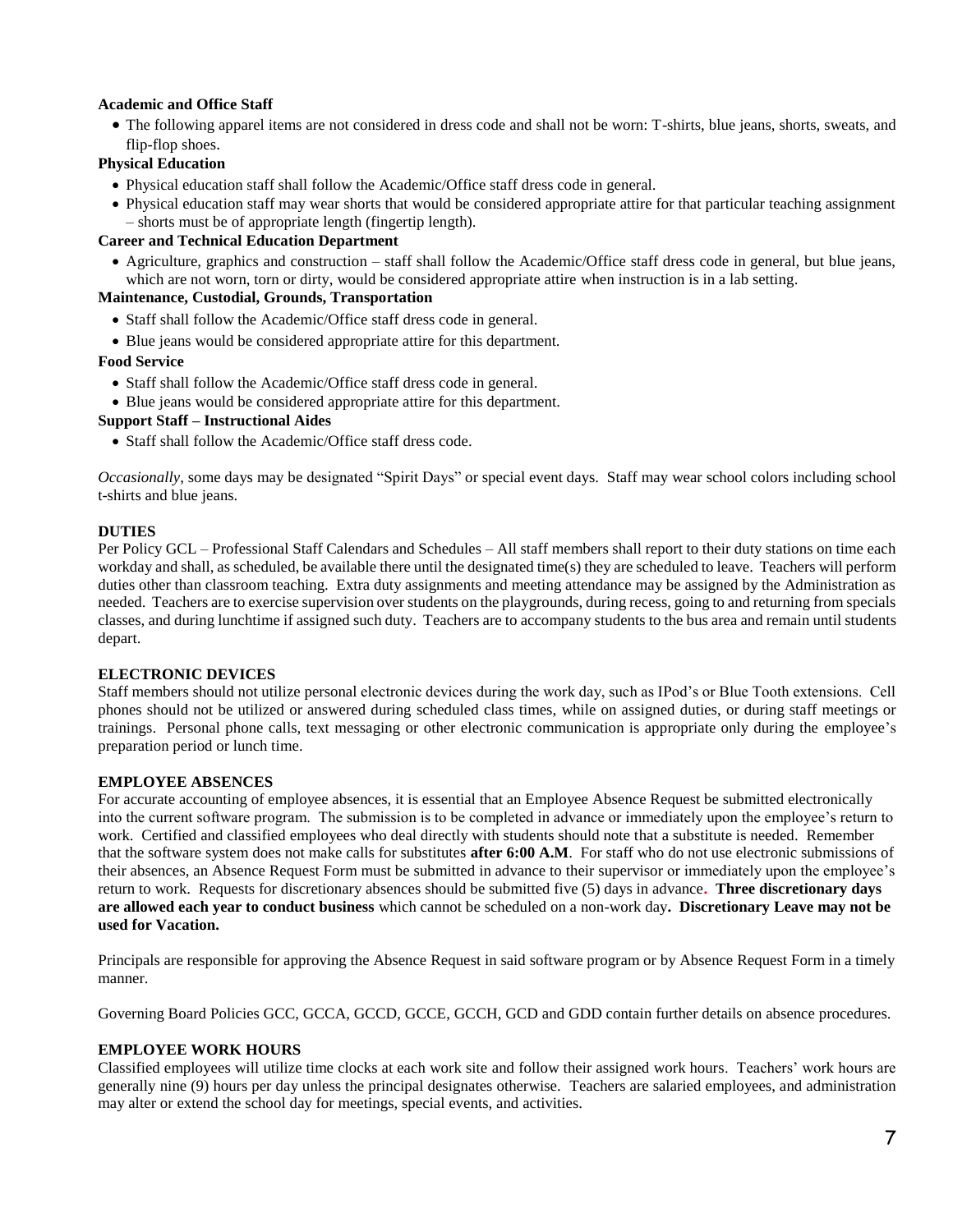# **END OF YEAR CHECKOUT PROCEDURES**

Digital Checkout Procedures will be implemented at the conclusion of the academic year. Employees shall follow these directions in order to make end of year check-out and activities as smooth as possible. Special Education staff will need to check-out with the Special Services office as well. Staff will receive final paychecks once contractual obligations have been fulfilled.

# **MEETINGS**

Teachers are expected to attend ALL meetings called by the administration. Please make all other appointments around these scheduled meetings. All phones shall be turned off and/or turned to vibrate during any meetings.

# **PERSONAL POSSESSIONS**

Personal possessions should be under lock and key. Items of value should not be left in the classroom unattended.

# **SMOKING**

The Board recognizes that smoking during school hours and on school property presents a health and safety hazard that can have serious consequences for the smoker, the nonsmoker, and the safety of the District and therefore decrees a smoke-free environment. For purposes of this policy, smoking shall mean all use of tobacco, including vapor devices. In order to protect students and staff members from a harmful environment, the Board cannot, even by omission, condone the use of tobacco. The Board prohibits smoking by employees on or in any district property and during any school sponsored activity, event, or trip. The preceding prohibitions include electronic cigarettes.

# **STAFF CONDUCT/STAFF ETHICS**

Each staff member is responsible to review Policies GBEB to GBED, and Policy GBEA. These policies pertain to expectations with respect to Staff Conduct, Ethics for School Employees, Conduct with Students, Dress, Prohibition of Tobacco and Alcohol.

# **SUBSTITUTES (Guest Teachers)**

Each teacher is required to have a well-developed "Substitute Folder" available; it should include the following:

- 1. Seating Chart
- 2. Duty Roster
- 3. Detailed Lesson Plans
- 4. Specific directions to help a Sub understand the workings of the day
- 5. Renew lesson plans after use
- 6. Note special education or 504 students and necessary accommodations<br>7. Supply medical information or food sensitive issues
- Supply medical information or food sensitive issues
- 8. Discipline Plan
- 9. Substitute evaluation to be submitted to the principal
- 10. AESOP evaluation instrument

Emergency Response Plan – Its location should be noted in the Substitute folder and a "Buddy Class" should be designated.

# **TEACHER CERTIFICATION**

Teachers are expected to maintain current certification for their teaching assignment. Teachers seeking recertification may need fingerprint renewal. See the Human Resources office for forms and other assistance in recertifying. District Office staff will complete fingerprints for employees.

# **TEACHER EVALUATION**

The process of evaluation for professional staff members shall lead to improvement of the quality of instruction and the strengthening of the abilities of the professional staff. Full details are in the teacher evaluation handbook. Additional information will be presented annually at school sites.

# **SUPPORT STAFF EVALUATIONS**

All support staff are required to have an evaluation at the end of their 90-day probation period and annually thereafter.

# **GUEST SPEAKERS**

All visitors and guest speakers should be **cleared in advance with the principal**. They should be instructed to report to the office when first arriving at school. All visitors are required to secure a visitor's badge in the school office. School employees are to request visitor to return to office for a visitor's badge if individual is not wearing this identification.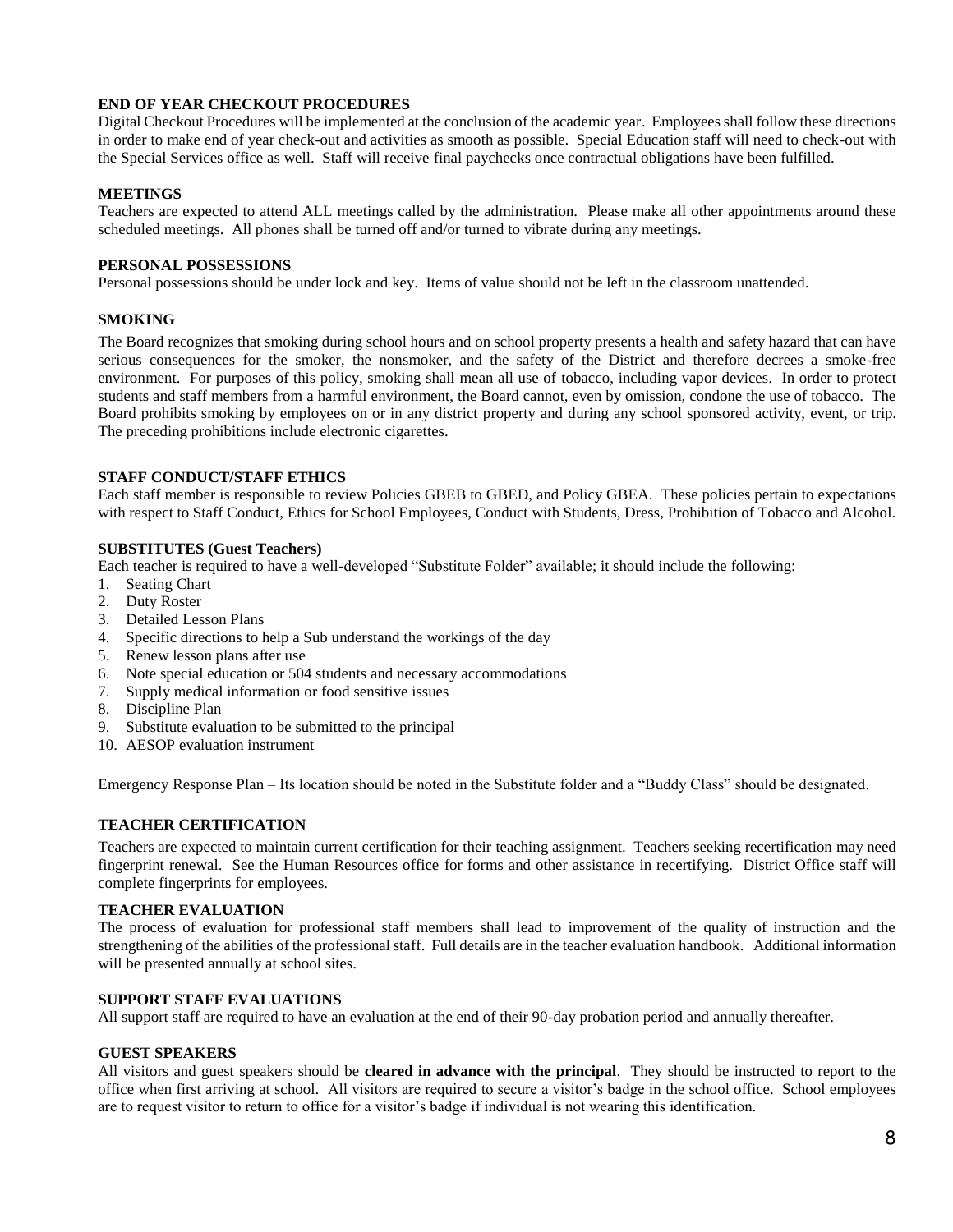# **Safety Procedures**

# **ABUSE OF EMPLOYEE**

A person who knowingly verbally abuses a teacher or other school employee on school grounds violates *ARS §15-507*, or interferes with an employee who is engaged in the performance of his duties, is guilty of a class 3 misdemeanor (*Refer to ARS §13-2911 interference of educational facility.)* Physical assault against a school employee is a violation of ARS §13-1204 and is considered Aggravated Assault, a felony.

# **ACCIDENT REPORTS**

Employees must report all student and/or staff accidents. Written accident reports are to be filled out immediately after each accident of serious (or potentially serious) nature. The supervising teacher is responsible for filing the report in the nurse or principal's office for any injured student.

Employees who are injured in the course of their work are required to notify their supervisor or site nurse and contact the Alliance on-call triage nurse.

# **FIRE PROCEDURES**

The fire bell will be an intermittent ring or siren. There is to be an evacuation route map in every classroom/room in each building. Below are the Evacuation Drill Procedures.

- 1. Line students up at the door (check the in-class restroom).
- 2. Take class roster.
- 3. Leave lights as they are; if on, they remain on, if off, they remain off.
- 4. Shut the door and leave it unlocked.
- 5. Escort students out to designated exit.
- 6. Take roll at assigned location.
- 7. Do not re-enter building until the "ALL CLEAR" announcement is given.
- 8. Support staff will cover assigned areas.
- 9. If fire alarm sounds during recess time or before or after school teachers not on duty should meet their students in the prescribed meeting place.
- 10. Teachers on duty and with students on the playground, should instruct students to go to their meeting area. (Assist in keeping order until classroom teachers arrive).

# **LOCKDOWNS**

All staff must be familiar with the district's Emergency Response Plan, including provisions for lockdowns, evacuations, and other emergencies.

# **STUDENT SEARCH AND SEIZURE**

Policy JIH speaks to authority of employees and administrators in searching students and school property.

# **STUDENT VISITORS**

Non-enrolled student visitors **may not** attend classes, or accompany classes on a study trip.

#### **VERBAL THREATS/HARASSMENT BY STUDENTS**

By law, staff members must report to administration any threats made by one student to another individual.

# **Students: Policies & Procedures**

#### **ATTENDANCE**

Arizona Revised Statutes charge the parent or guardian with responsibility for the student's consistent school attendance. The Principal will place emphasis on the prevention and correction of the causes of absenteeism. Teachers will check and formally record attendance daily and verify discrepancies regularly. All teachers need to take attendance in their 1<sup>st</sup> hour class within the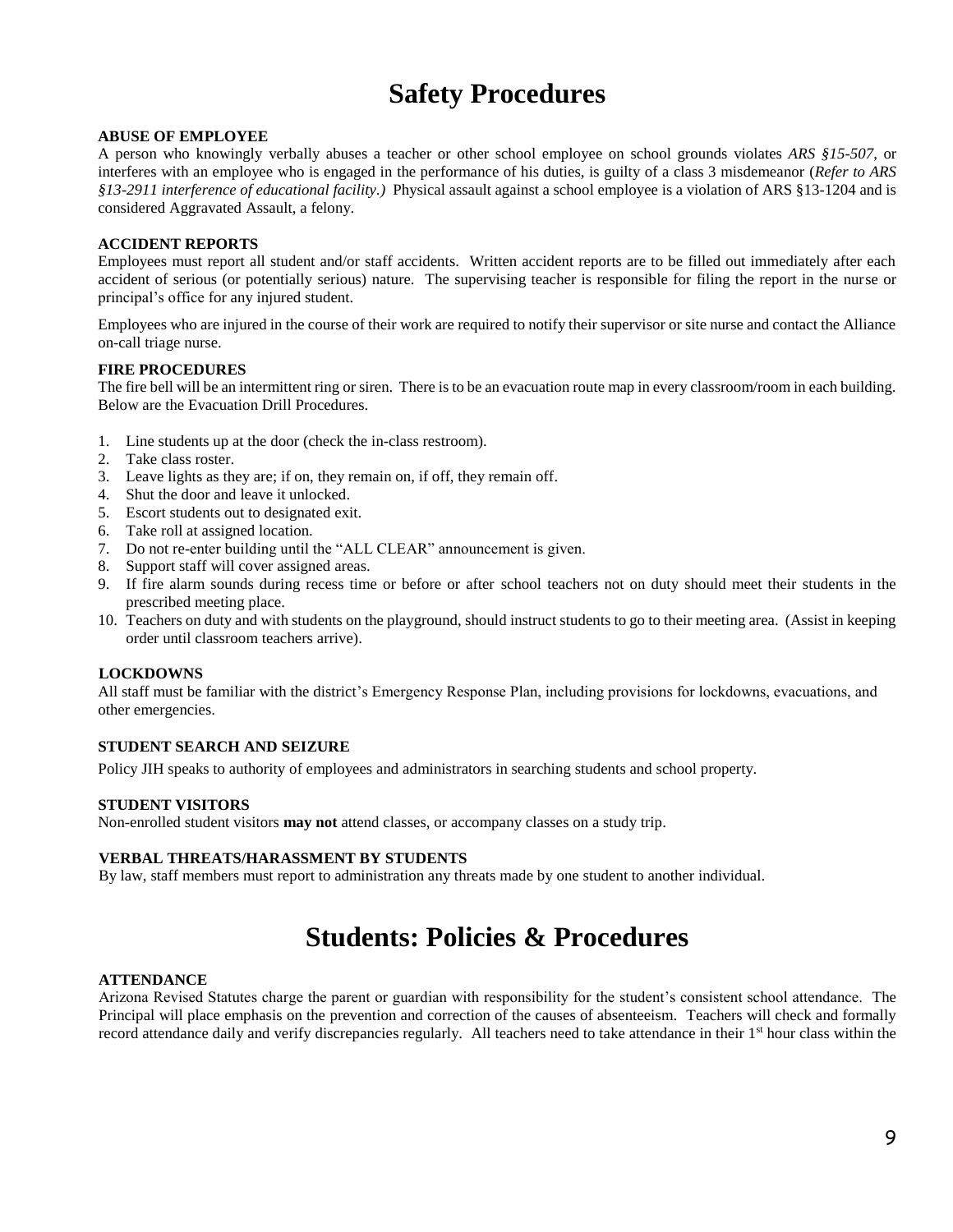first 15 minutes of school starting. High School teachers, Ruth Fisher 4th – 8th Grade teachers, and Tartesso 7th & 8th Grade teachers should take attendance within the first 5 minutes of each period for the rest of the day.

# **ENTERTAINMENT VIDEOS/MOVIES**

All videos/movies must be that of G rating. Per policy IJND, only movies and videos which reinforce and/or extend the concepts being taught are to be shown in the classroom. These movies/videos are to have been planned for in advance. Any videos shown need to be approved by the principal and the teacher would need to provide advance notification to each student's parent(s), or other responsible adult on the title of the movie or video and the date on which it will be shown. Per federal copyright law movies/videos may not be shown for entertainment purposes only. Any videos labeled, "For Home Use Only," are not to be shown in the classroom - violation of copyright laws.

# **FEES (Policy JQ, Student Fees, Fines, and Charges)**

The Board recognizes some students are not able to pay certain fees; no student will be denied an education as a result of inability to pay any supplementary charges. Students will not be required to supply specific types of school supplies or equipment as a prerequisite to successful completion of a required course or project. Students will, however, be responsible and accountable for loss of or damage to school property, including textbooks, library books and district issued technology devices.

#### **FIELD TRIPS & STUDENT TRAVEL**

**Field trips must be approved by the principal** and scheduled through the Transportation Department on the approved form. District vehicles must be used for transportation. Reservations must be made and all paperwork completed ten (10) days in advance. Study trips should provide educational opportunities for all students in the class. An itinerary is to be supplied to the transportation department and school office and the following guidelines observed.

- 1. Ten (10) business days (minimum) written notice, administrative approval and transportation request.
- 2. Funding source identified in advance.
- 3. Goals and objectives of the study trip.
- 4. Restrooms and eating facilities along the way, if necessary.
- 5. Supervisory Help (fingerprinted volunteers).
- 6. Bus passenger list.
- 7. Supervision until all students are home, picked up or dismissed from school.
- 8. Student understanding of bus rules.
- 9. Permission slips, Emergency Card for each student.
- 10. Tentative approval from place you wish to visit, checking on the following:
	- a. Size of group they can accommodate.
	- b. Accommodations available (restrooms, water, eating facilities)
	- c. Accessibility for the inclusion of special needs students
	- d. Cost
	- e. Hours/days of operation
- 12. Student-paid funds are to be kept in the school's safe (not in the classroom or office desk). Employees must follow the correct banking, cash collection and deposit procedures. The principal, secretary/registrar, or district office business staff can assist with compliance. When calculating the cost of field trips, employees must include entry fees, if applicable, PLUS the estimated transportation costs including the bus driver, payroll benefits of 25% and the cost of fuel.

# **GIFT EXCHANGES**

Classroom gift exchanges are not permitted, unless gifts are made in the classroom with materials provided by the teacher.

# **BULLYING/CYBER-BULLYING PREVENTION**

Employees are expected to review Policy JICK as summarized in classroom postings. This policy indicates that any form of bullying, hazing, or cyber-bullying must be reported immediately. JICK further prescribes that "failure by an employee to report a suspected case of bullying may result in disciplinary action up to suspension without pay or dismissal, pursuant to Board Policies GCQF and GDQF.

New policy and federal law place particular emphasis on vigilance with regard to cyber bullying and inappropriate use of technology. The Children's Internet Protection Act, now in Board Policy IJNDB, says "it shall be the responsibility of all employees to educate, supervise, and monitor appropriate usage of the online computer network . . . ."